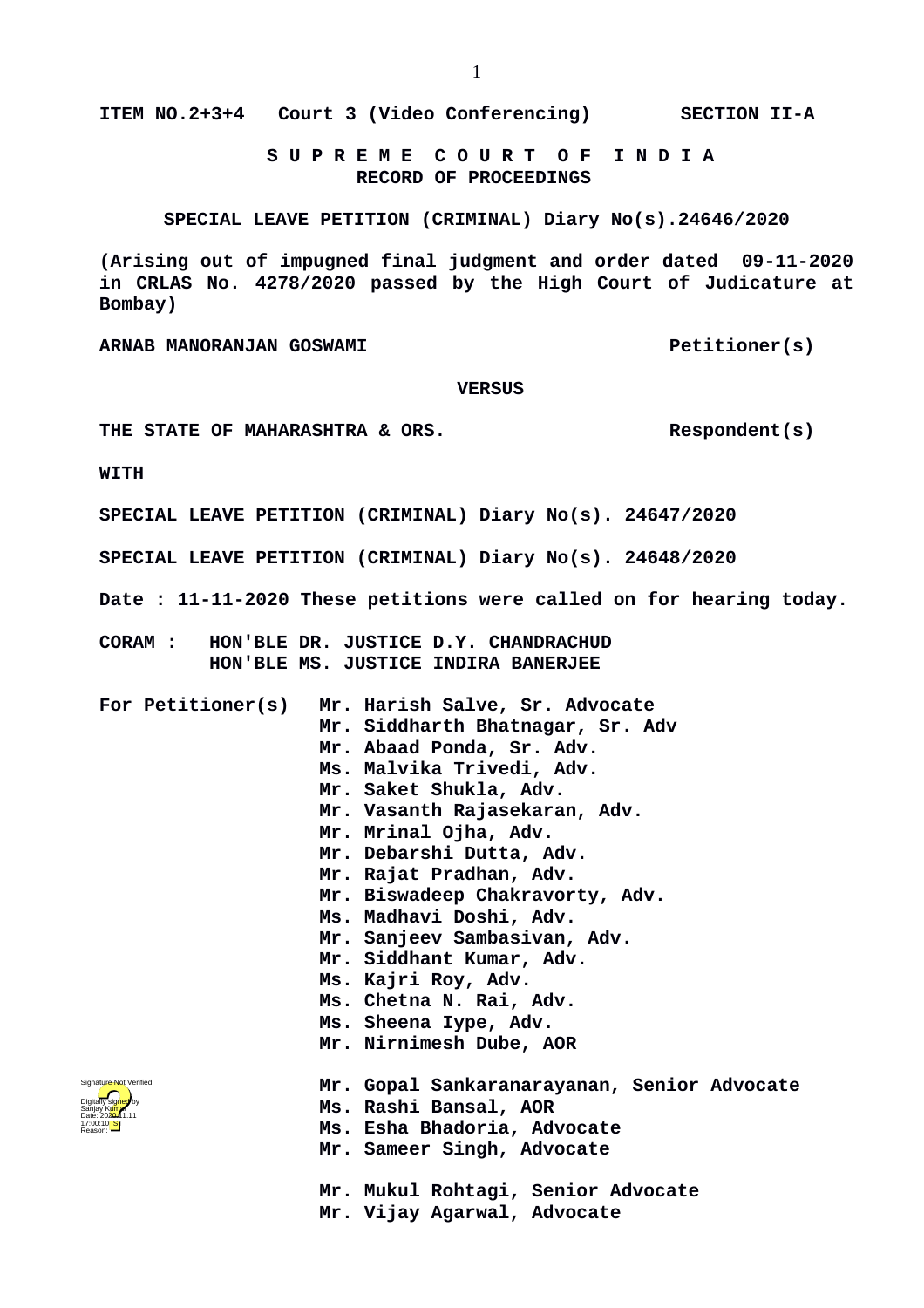**Mr. Mahesh Agarwal, Advocate Mr. Gaurav Kejriwal AOR Mr. Ishwar Nankni, Adv. Mr. Aditya Kanodia, Advocate Mr. Samir Ali Khan, Advocate Mr. Mudit Jain, Advocate Mr. Rahul Agarwal, Adv. Mr. Nishant Rao, Advocate Mr. Ankit Kohli, Advocate For Respondent(s) Mr. Kabil Sibal, Sr. Adv. Mr. Amit Desai, Sr. Adv. Mr.Devdatta Kamat Sr. Adv. Mr. Rahul Chitnis Adv. Mr. Sachin Patil, AOR Mr. Dipak Thakre, Adv. Mr. Hemant Shah, Adv. Mr. Geo Joseph, Adv. Mr. C. U. Singh, Sr. Adv. Mr. F. I. Choudhury, AOR Mr. Noor Ul Islam , Adv. Mr. Vaibhav Karnik, Adv.**

## **UPON hearing the counsel the Court made the following O R D E R**

- 1 Leave granted.
- 2 We have heard Mr Harish Salve, Mr Mukul Rohatgi, Mr Siddharth Bhatnagar and Mr Gopal Sankaranarayanan, learned Senior Counsel appearing on behalf of the appellants.
- 3 Mr Kapil Sibal, learned Senior Counsel appears on behalf of the State of Maharashtra, Mr Amit Desai, learned Senior Counsel appears on behalf of the second respondent and Mr C U Singh, learned Senior Counsel appears on behalf of the fifth respondent.
- 4 Mr Tushar Mehta, learned Solicitor General appears on behalf of the Union of India.